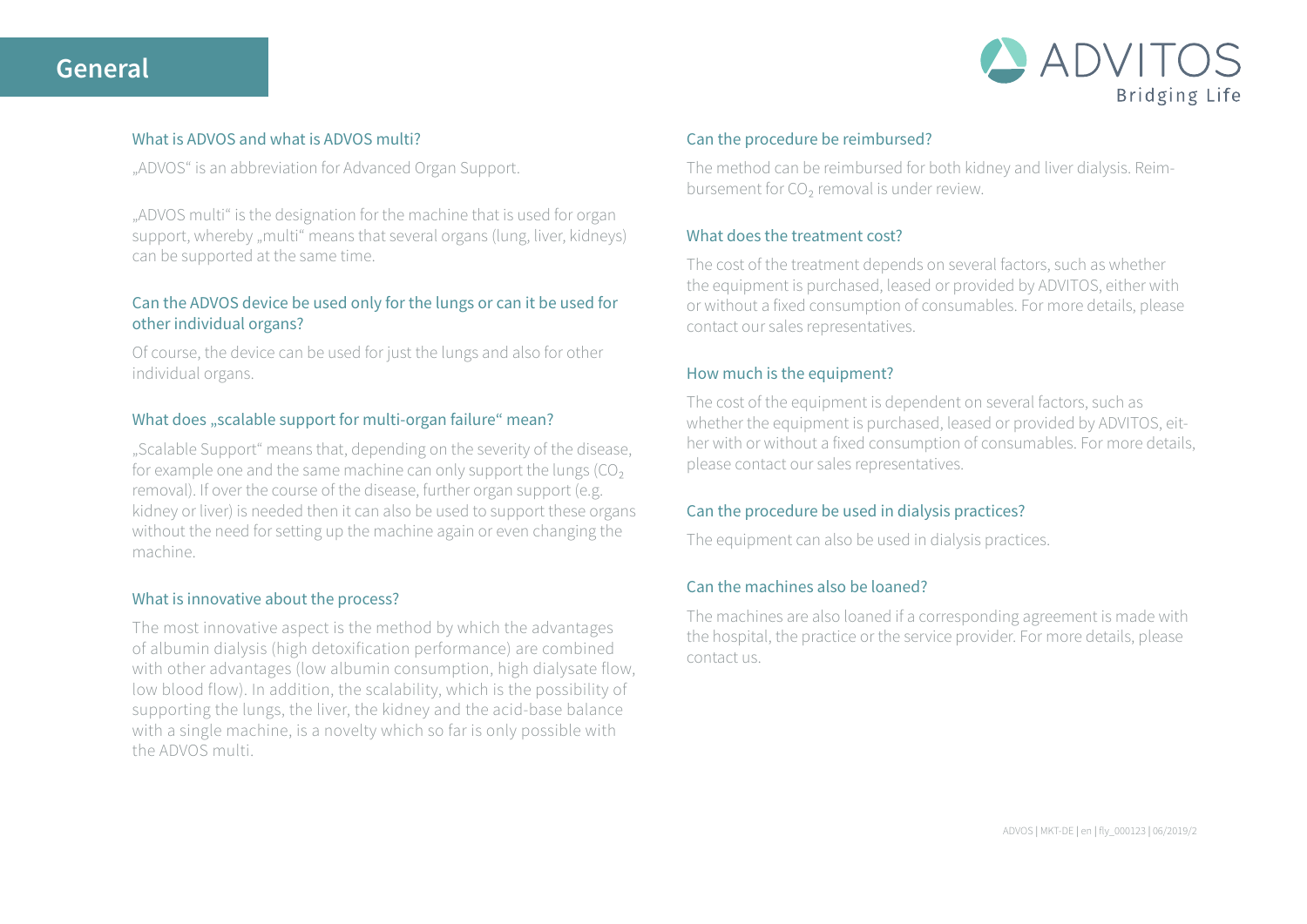# **Therapy**

## What are the indications and contraindications for ADVOS?

The indications for ADVOS are listed in the following table.

| Due to the variety of ADVOS, the method is applicable to a large number of pathologies. |                  |                    |                      |                                       |
|-----------------------------------------------------------------------------------------|------------------|--------------------|----------------------|---------------------------------------|
| Importance of treatment                                                                 | + important      | ++ very important  | +++ highest priority |                                       |
|                                                                                         | Liver<br>Support | Kidneys<br>Support | Lungs<br>Support     | Stabilization<br>acid-base<br>balance |
| Multiple organ failure                                                                  |                  |                    |                      |                                       |
| Post-surgical<br>(e.g. after liver operations)                                          | $^{+++}$         | $^{+}$             | $^{+}$               | $^{++}$                               |
| Post-surgical<br>(e.g. after a heart operation)                                         | $^{+}$           | $++$               | $+++$                | $+++$                                 |
| Cardiogenic shock                                                                       | $^{+}$           | $++$               | $+++$                | $+++$                                 |
| Septic shock                                                                            | $^{+}$           | $^{++}$            | $+++$                | $\pm$                                 |
| Hypoxic liver failure                                                                   | $^{+++}$         | $^{+}$             | $^{+}$               | $+++$                                 |
| Liver failure                                                                           |                  |                    |                      |                                       |
| Liver transplant<br>(Waiting list & post-surgery)                                       | $^{+++}$         | $^{++}$            | $^{+}$               | $^{+}$                                |
| Acute liver failure                                                                     | $^{+++}$         | $^{++}$            | $^{+}$               | $^{+}$                                |
| Acute on chronic liver<br>failure                                                       | $^{+++}$         | $^{+}$             | $^{+}$               | $^{+}$                                |
| Lung failure                                                                            |                  |                    |                      |                                       |
| Lung failure                                                                            | $^{+}$           | $^{++}$            | $^{+++}$             | $^{+++}$                              |

The procedure is relatively contraindicated in children, pregnant women and nursing mothers, since there is no experience with these cases available so far. The procedure is contraindicated in patients with Creutzfeldt-Jakob infection due to the risk of cross-infection. In addition, the same contraindications apply as to common dialyzis.

## Where can I see the ADVOS multi circuit?

The ADVOS multi circuit is installed inside the machine with 2 specially designed dialyzers.

## What is innovative about the procedure?

The most innovative aspect is the method by which the advantages of albumin dialysis (high detoxification performance) are combined with other advantages (low albumin consumption, high dialysate flow, low blood flow). In addition, the scalability, which is the possibility of supporting the lungs, the liver, the kidney and the acid-base balance with a single machine, is a novelty which so far is only possible with the ADVOS multi.

## For how long can the procedure be used?

The procedure can be used as long as the treating physician considers it necessary, whereby the machine must be disinfected every 24h. Thus, with 2 machines an uninterrupted treatment is possible.

#### How long does the treatment last?

Treatment typically takes 8h or 24h, depending on the treatment goal. For example, a 24-hour, continuous treatment is useful for lung support; whereas, for liver or kidney dialysis, an 8-hour treatment can also be done. In general, the length of organ support depends on the attending physician. The method only requires disinfection of the machine every 24h. Thus, with 2 machines an uninterrupted treatment is possible.

## Will further options for organ support in the ADVOS be offered in the future?

Further options for organ support are in preparation, either in specially designed equipment or as a supplement within the ADVOS multi.

# For which patient groups is the procedure particularly suitable?

The method is particularly suitable for the following patients. (See also "What are Indications and Contraindications for ADVOS?")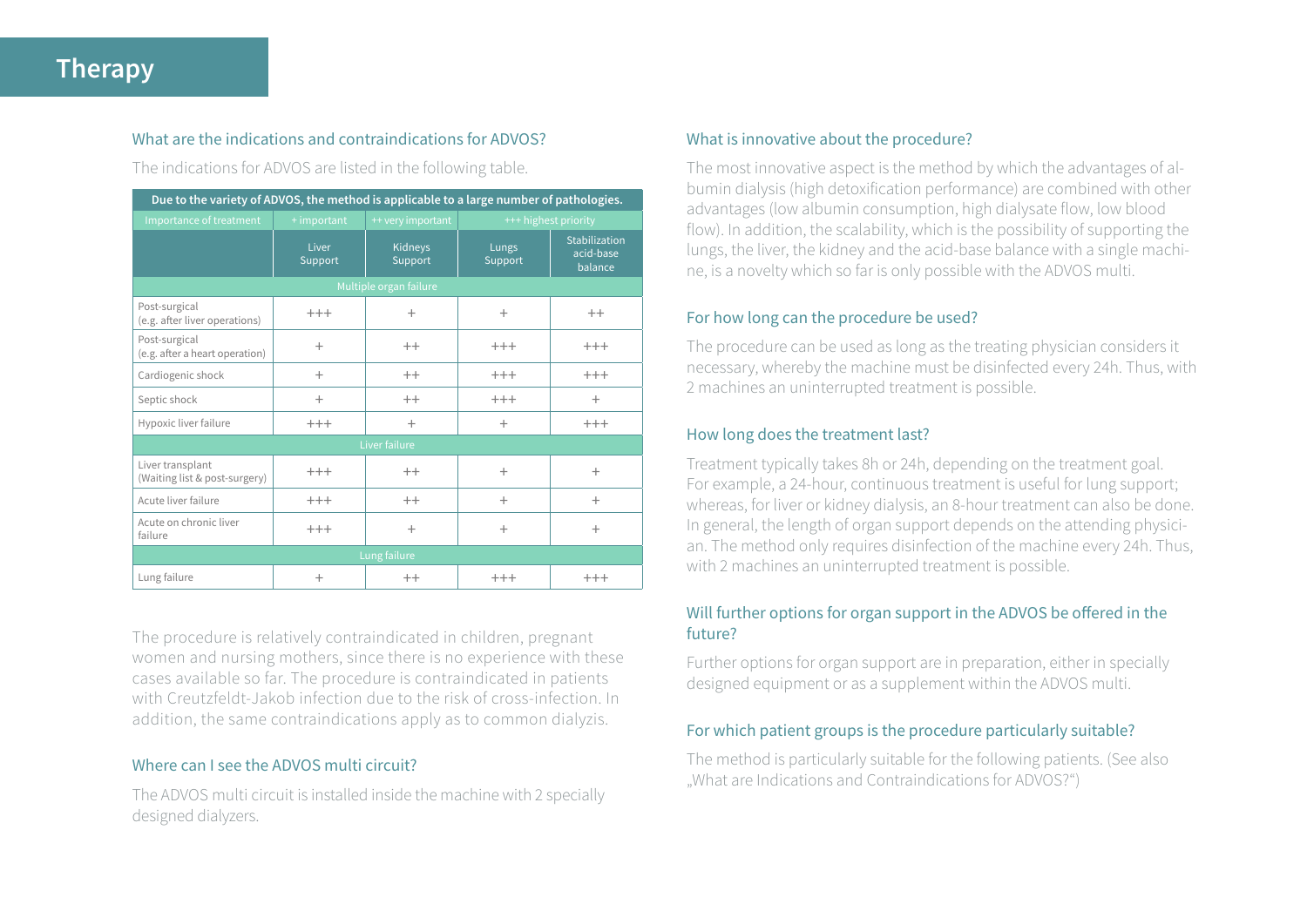# **Therapy**

#### Why are acidic and basic concentrates used?

Acidic and basic concentrates are used to reduce/elevate the pH in the two separate ADVOS regeneration circuits and to filter the toxins there.

## What happens with the acids (HCl) and bases (NaOH) after they have passed through the ADVOS regeneration circuit?

Added acid and base are converted into water and saline in the ADVOS reservoir: HCl + NaOH =>  $H_2O$  + NaCl and finally disposed of via the filtrate of the cleaning circuit.

#### How are acids (HCl) and bases (NaOH) disposed of?

Added acids and bases are converted into water and saline in the ADVOS reservoir: HCl + NaOH =>  $H_2O +$  NaCl and finally disposed of in the filtrate of the cleaning circuit. The filtrate itself is disposed of using the container system into the hospital/practice waste disposal outlet via ADVOS multi's liquid management system.

## Why are four dialyzers needed?

2 dialyzers are used in the purification circuit within the ADVOS multi -circuit (acid and base circulation), 2 additional dialyzers are used in blood circulation to ensure a high cleaning performance of the albumin dialysate.

#### Which dialyzers can be used?

For regulatory reasons, only ADVOS dialyzers can be used. If dialyzers not approved by ADVITOS are used, any liability and responsibility for any complications or side effects for the treated patient are the sole responsibility of the attending clinician.

## What are the advantages over competitor's products?

ADVOS multi offers the following advantages over the competition:

- One single device for lung, liver and kidney support
- $\blacksquare$  Simultaneous support for all 3 detoxification organs
- Focusing on a leading organ is possible **COL**
- Lung support without the need for large-scale vascular access and high flow rates
- $\blacksquare$  Liver dialysis with highest detoxification performance
- Progressive treatment of renal failure by removing watery and additionally protein-bound nephrotoxins
- Bicarbonate-independent treatment of severe metabolic and respiratory acidosis
- $\Box$  Low consumption of albumin
- Continuous and intermittent treatment possible

#### What clinical studies and publications are available?

Since the method is still very new, there are only a limited number of studies on animals and humans, which we would be pleased to send you. Further studies are underway or are being prepared, for example, our central patient register, in which almost every patient treated is compiled.

#### What is the medical success?

Previous studies have shown good treatment successes, especially in the early onset of treatment. For details, please subscribe to our Literature-Service or contact experienced users.

#### How often is the procedure used per patient?

The number of treatments depends on the pathology, typically patients are treated 5-10 times, but patients have already been treated up to 100 times.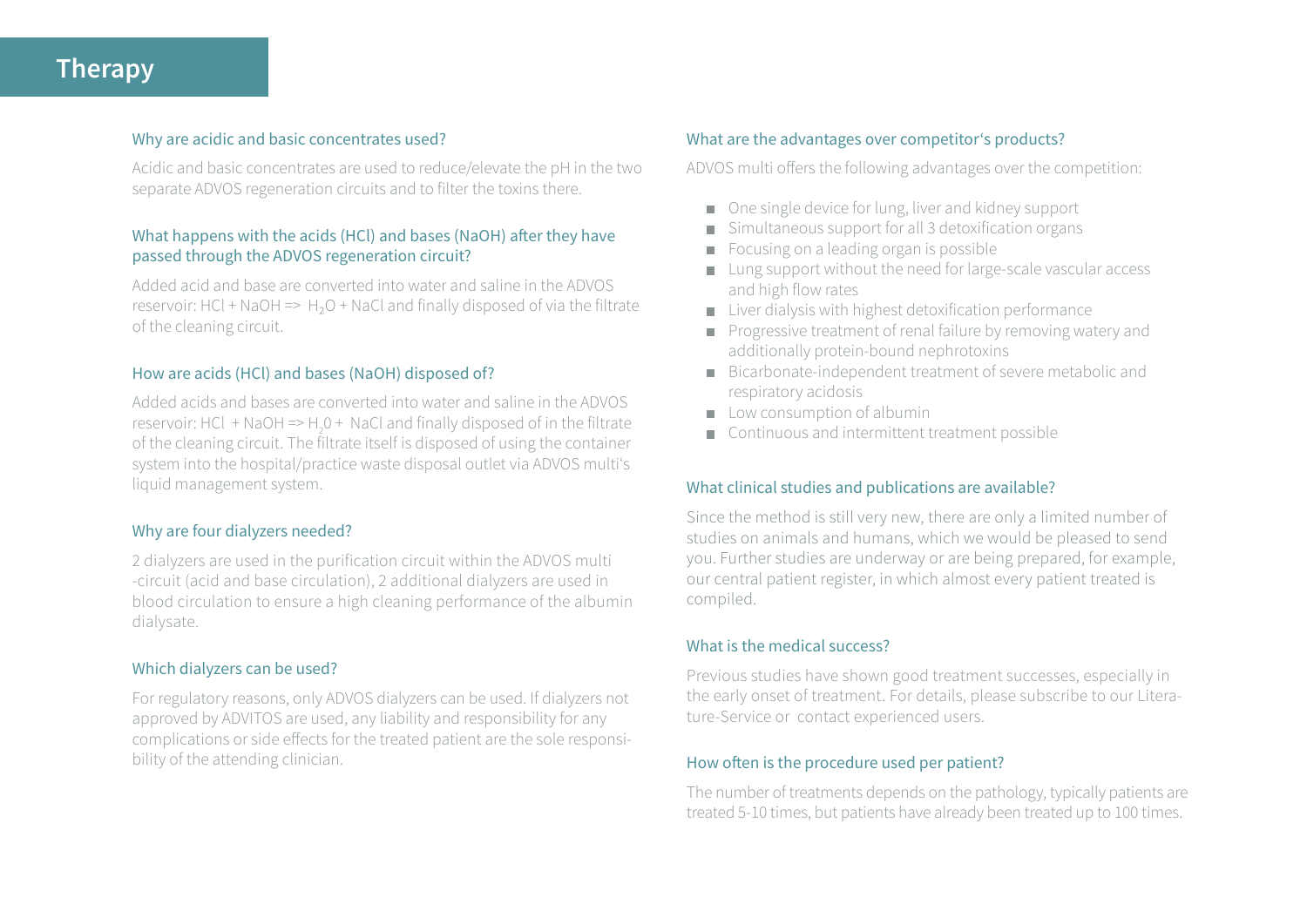# **Therapy**

## How does the CO<sub>2</sub> removal work in detail?

In contrast to all other combined dialysis equipment, ADVOS does not need a gas exchanger for CO<sub>2</sub> removal, rather it uses a chemical process: physiologically in the body  $CO<sub>2</sub> + H<sub>2</sub>O$  (carbon dioxide and water) is constantly in equilibrium with  $H^+$  + HCO<sub>2</sub><sup>-</sup> (proton and bicarbonate), according to the so-called Henderson-Hasselbalch equation:

# $CO_2$  + H<sub>2</sub>O <-> H<sub>2</sub>CO<sub>3</sub> <-> H<sup>+</sup> + HCO<sub>3</sub><sup>-</sup>

If on the right-hand side of the equation the proton (H<sup>+</sup>) and the bicarbonate (HCO $_3^-$ ) are removed, the body recreates the latter two from carbon dioxide ( $CO<sub>2</sub>$ ) and water (H<sub>2</sub>O), thus reducing the  $CO<sub>2</sub>$  on the left side of the equation.

If pH is increased in the ADVOS dialysate and the bicarbonate content is reduced at the same time, both protons  $(H^+)$  and bicarbonate  $(HCO_2^-)$ move from the blood into the dialysate and the CO<sub>2</sub> content in the blood is lowered.

## How long does setup take until the ADVOS is ready for use?

The setup of the device takes approx. 30-45 minutes, depending on user experience.

## What happens in the ADVOS multi circuit?

In the ADVOS multi circuit, the albumin dialysate is separated into 2 independent circuits and an acidic or basic concentrate is added. Increasing the pH in the acid circuit, positively charged substances (e.g. copper and  $CO<sub>2</sub>$ ) are removed from the dialysate, while negatively charged substances (e.g. bilirubin and gall acids) are removed in the base cycle. Subsequently, the circuits merge and a reconstituted dialysate passe through the dialyzers.

#### Which anticoagulants should be used?

All anticoagulants that are used for kidney dialysis can also be used in combination with ADVOS.

- $H$  Heparin
- Citrate Calcium **COL**
- Epoprostenol (Flolan) ٠
- Thrombin inhibitors (Argatroban)  $\blacksquare$

For the recommended dosage, please refer to our ADVOS Quick-Guide or use hospital standards. The operation of the ADVOS multi without any anticoagulation cannot be recommended.

#### How many treatments can be carried out?

The number of treatments is dependent on the pathology. Typically patients are treated 5-10 times, but patients have already been treated up to 100 times.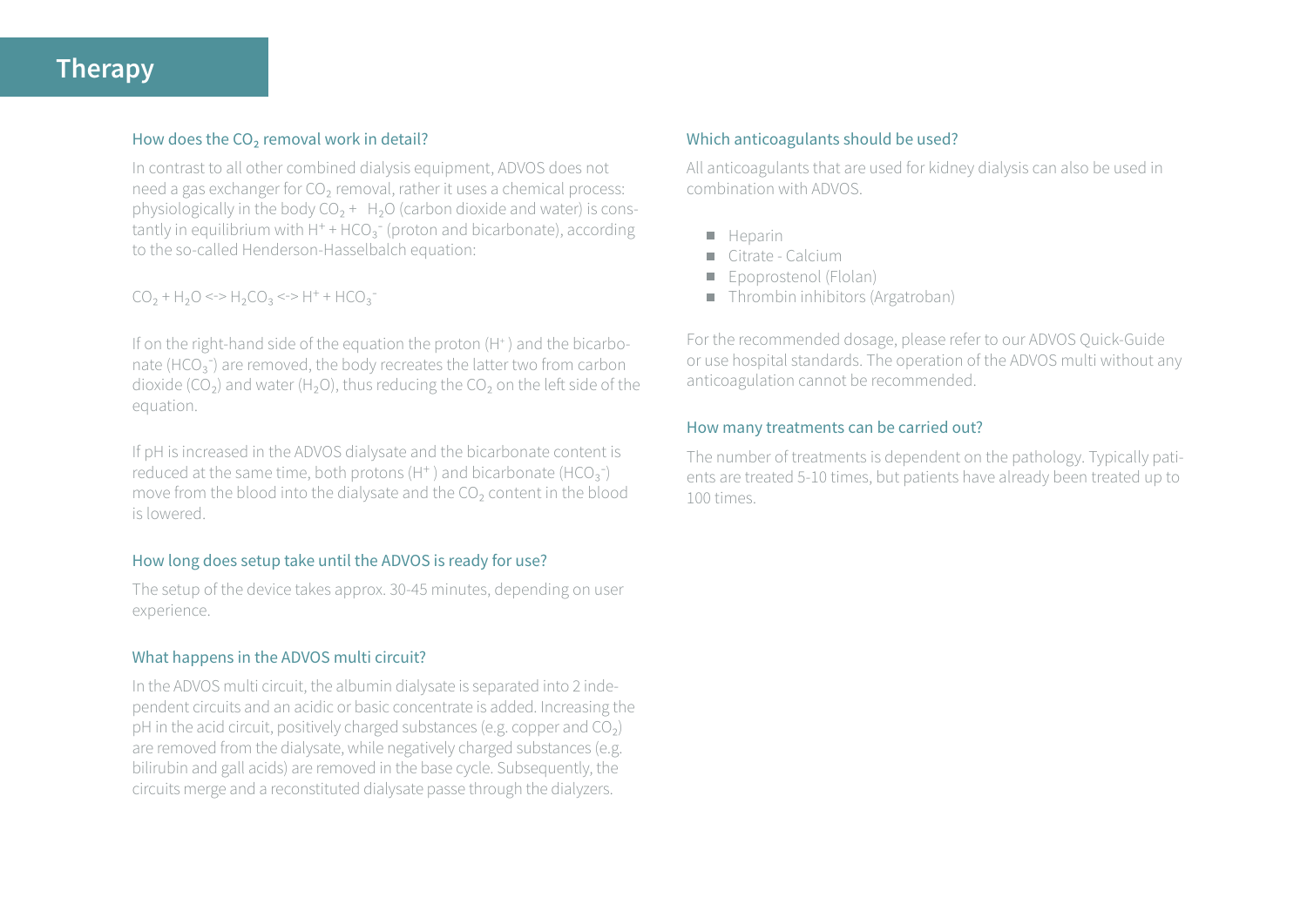## Which disinfection method should be used in infectious patients?

We recommend a standard disinfection, which is always required after treatment. For patient changes, a subsequent Citrosterile disinfection is recommended.

## Why is a container used?

In the container, both the dialysate and the filtrate are stored and thus a treatment independent of osmosis water access is possible.

## Can the ADVOS multi be connected to a ring line?

The ADVOS multi cannot be connected directly to the ring line, but the water supply system for the ADVOS multi containers can be directly connected to the ring line.

## Can the ADVOS multi be operated on an outpatient similar to a conventional kidney dialysis?

Of course the ADVOS multi can also be used for outpatient kidney dialysis.

## What is the recommended anticoagulation method?

The recommended anticoagulation method is citrate anticoagulation. It is recommended to use the regular laboratory chemical monitoring procedures and to pay particular attention to citrate accumulation in patients with liver failure. So far, there have been no reported problems with the ADVOS multi associated with citrate anticoagulation.

## How much citrate and calcium must be given?

Citrate and calcium should be given according to the local clinical guidelines. You can find more information in the ADVOS Quick-Guide.

## What flow rates are used with the ADVOS multi?

The ADVOS multi works with blood flow rates of up to max. 400 ml / min and dialysate flow rates of up to 60 l / h. The flow rates can be varied depending on the detoxification performance and indication.

## What do I need next to the ADVOS consumables?

Albumin (2 x 100 ml 20%) cannot be supplied by ADVITOS and must be ordered separately from the respective hospital pharmacy. Similarly, the substances used for anticoagulation (e.g. citrate, heparin) should be provided by the hospital.

## Is the patient cooled?

No, the patient is not cooled, an integrated heating hose ensures a stable body temperature.

## How is the blood heated up again?

If the patient experiences heat loss, the blood is heated via a heating sheath on the tubing after the dialyzer.

## Is an additional heating blanket needed?

No, an extra heating blanket is not required.

## Can the ADVOS multi be used with citrate anticoagulation?

Yes, the ADVOS multi can be operated with citrate anticoagulation. In fact, citrate is the most commonly used method among users. It is recommended to use typical laboratory chemical control measures and to pay particular attention to citrate accumulation in patients with liver failure. So far, there have been no reported problems with the ADVOS multi associated with citrate anticoagulation.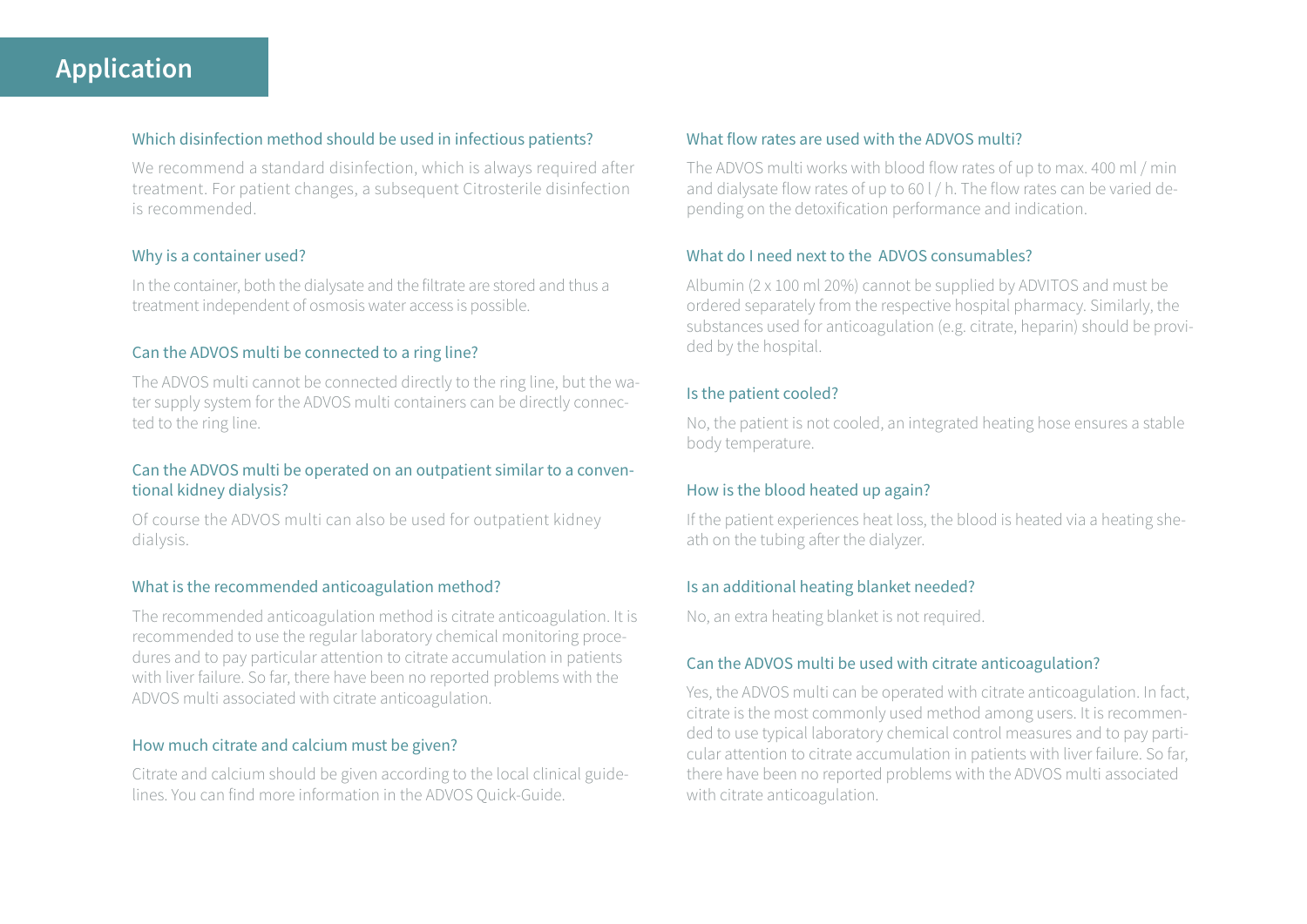# **Application**

## How does balancing work?

Balancing is done by the integrated scales in the suspended container.

# In which areas has the ADVOS multi been used so far? (Intensive care wards, peripheral dialysis?)

The ADVOS multi is currently used in intensive care units as well as in dialysis stations. On request, we will gladly provide you with corresponding reference addresses.

## To what extent are the ADVOS treatment fluids different from the dialysis fluids?

ADVOS treatment fluids differ from conventional dialysis fluids by the addition of albumin, which is significantly lower in comparison to competing systems. Bicarbonate can be added depending on the intended support target.

## How long does a treatment take?

Treatment typically takes 8h or 24h, depending on the treatment goal. For example, a 24-hour, continuous treatment is useful for lung support; for liver or kidney dialysis, an 8-hour treatment can be sufficient. In general, the length of organ support depends on the decision of the attending physician. The method only requires disinfection of the machine every 24h. Thus, with 2 machines an uninterrupted treatment is possible.

## How is training done?

New users are taken care of and trained by our experienced application specialists during initial on-site treatments. After that, we are available at any time via a 24/7 hotline. 0800 43 72 92 74.

## Who can I contact if I have problems?

Our 24/7 Hotline is at your disposal for any questions and any problems: 0800 43 72 92 74